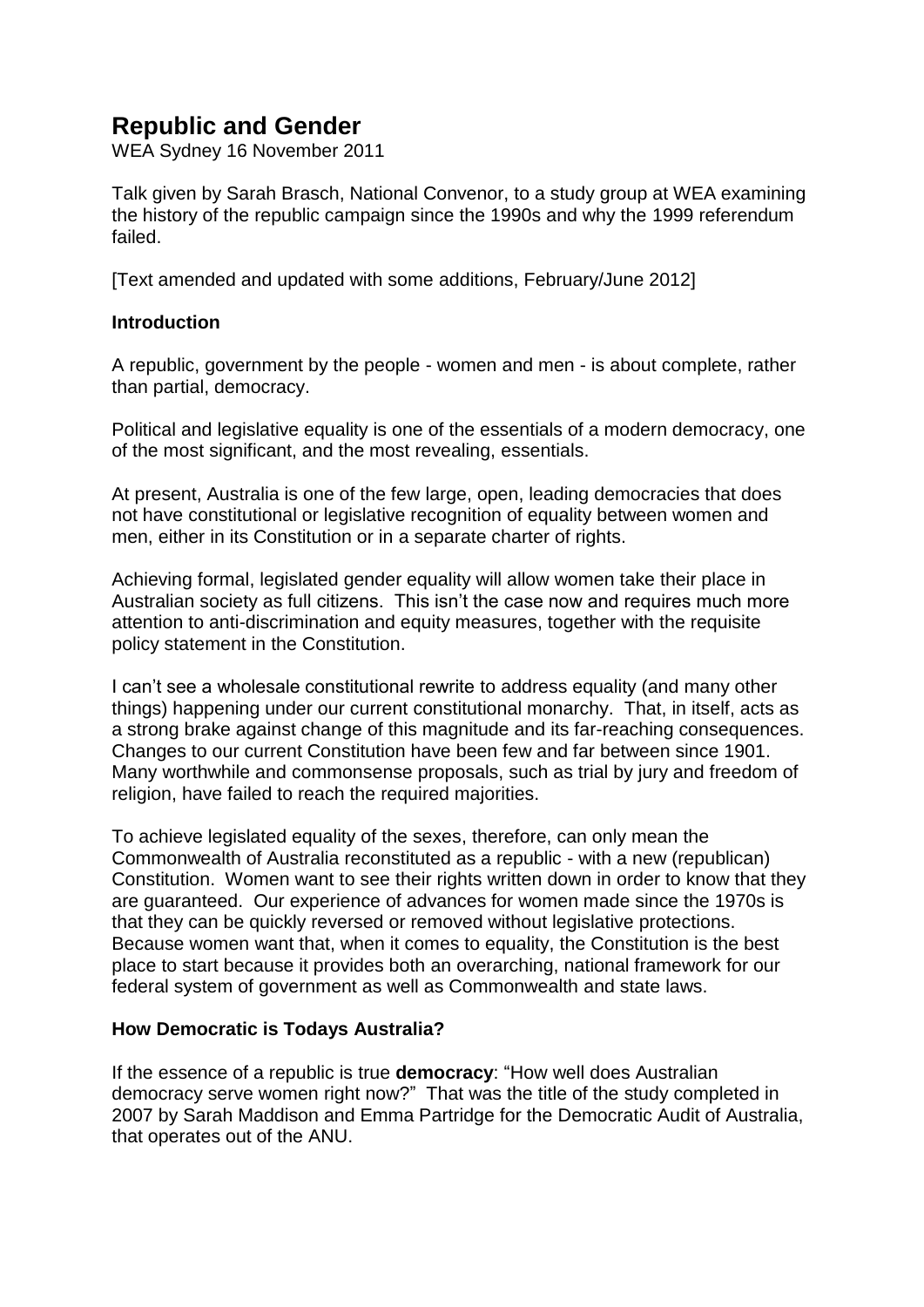The Australian Democratic Audit assesses the state of a democracy against four principles:

- a) popular control over public decision-making
- b) political control in exercising that control
- c) deliberative democracy
- d) human rights and civil liberties

Interestingly, the first three principles are about *participation* to which I return later.

Maddison and Partridge's conclusion was that things were going downhill - and rapidly - and that was in 2007. They considered then that a change of government (from Coalition to Labor) was unlikely to make much difference. Making that forecast, they commented: "Neither major party currently demonstrates much commitment to gender equality as an essential component of democracy and therefore as something that should be provided as a matter of principle". And, as we have seen in practice, they were correct.

When we become a republic, the Australian people will govern themselves completely. 'Government by the people' has to mean that women are fully part of the governing.

## **Are there gender issues in the concept of a republican system of government?**

On the face of it, I don't think so. There are no overt gender issues in a republic. A modern republic isn't a gendered entity. By definition, it can't be, which is its greatest attraction for gender campaigners. A republic of itself, doesn't advantage or disadvantage women - or men for that matter - on the basis of gender, nor we would expect, any other group - unless to positively address issues of gross disadvantage, for example, that pertaining to First Peoples in Australia's case.

There are no clearly identifiable "women's issues" associated with a republic, thinking of things like health care, access to reproductive technology, paid maternity leave and the like.

## **Gender Issues in Participation**

But when we come to **participation in a republic**, even participation in creating a republic, the gender issues become very obvious very quickly.

Where are the women's voices, the women's demands, the women's input and women's thinking about what our Republic will be like?

Let me digress at this point to say a couple of things about purporting to, or even having the responsibility of, representing the views of "women" in the republic debate.

"Women" are not a homogenous group, rather a group with multiple identities and interests – be they Indigenous or non-Indigenous; culturally and linguistically diverse, sexually diverse, able bodied or disabled, comfortably off or poor, mothers and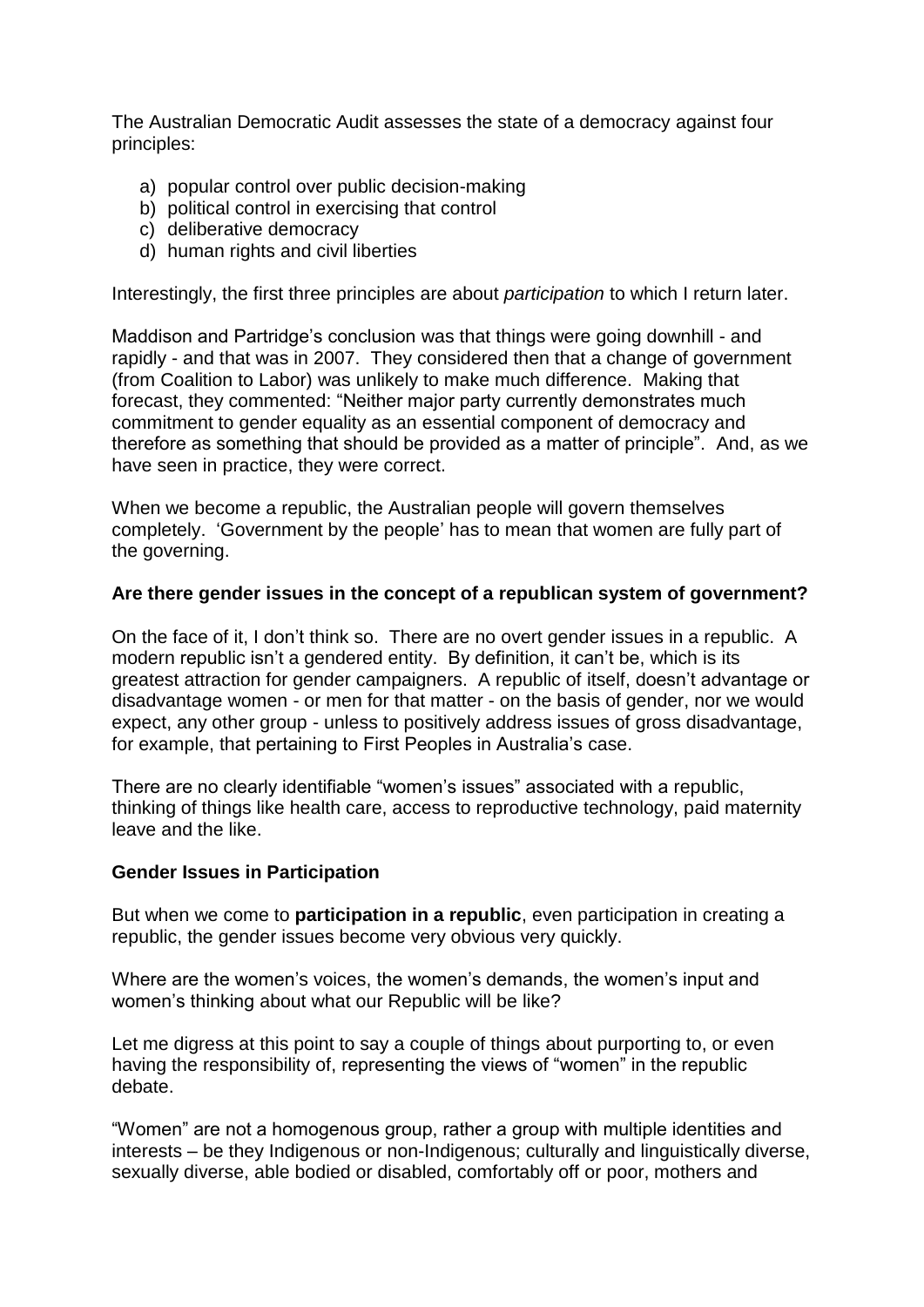carers, employed or unemployed, executives or cleaners, the knowledgeable or the uninformed.

Thus, it's very difficult to formulate 'the women's view' on an issue like the republic. It is hard, very hard, to represent, in a single opinion, 52% of the population and a very diverse 52% at that.

The importance, however, of "a" or "the" women's view about our Republic is that it is a mirror held up to the views of the dominant formulators of constitutional change. And we have no reason to expect that those formulators won't be male, often men of considerable means and influence in politics and/or academia and parading expertise such as constitutional law.

The usual pattern is that men will talk about Australia's future government in the public domain, frame it, and occupy most of the important jobs and roles when it comes time to carry it out. It's time for that to change more than one hundred years into our federated Commonwealth democracy. That's the main reason why Women for an Australian Republic exists.

The dominant voices and opinions in debate about constitutional change in our country now are men's, as they always have been. There were no women elected to or present at the Constitutional Conventions in the 1890s although New Zealand was represented. At that time, women, generally those married to or having connections with participating men, were the only ones with any chance of getting their specific objectives heard and included, albeit with some success. But they shouldn't have been confined to the backrooms and bedrooms then and women won't accept that today, however much men are unconcerned by the situation.

## **Women's Support for A Republic in the Latest Campaign**

Polling data shows that women's support for the republic has lagged men's support by about 10 percent consistently since 1998. In the late 1990s, it ran at about 36% and has more or less sat on this percentage since, if anything heading downwards to match the general trend - if the polls are reliable (hard to compare them with each other and over time as they ask different questions using very small samples of 1000 to 1600 respondents, sometimes fewer, and having at least a plus or minus three percent margin of error; now a variety of polling techniques are being used including self-selected online respondents).

Women either support the republic or they don't. But their support is different from men's. Going to generalise here but men are less likely to be "royalists" and more likely to subscribe to the independence arguments: "no queen or king is going to tell me what to do". The magic of the monarchy, the gold and glass carriages, pomp and ceremony are far less likely to beguile them. They can't see the point of all that stuff. Interestingly, it is a plain and practical point of view, more usually the domain of women's decision-making.

What I most often hear from women who don't want a republic is a) timidity about making the change ("is it safe/wise?") or b) extreme hostility towards 'unstable or dangerous' republics ("we don't want to be like Zimbabwe"). A lot of women don't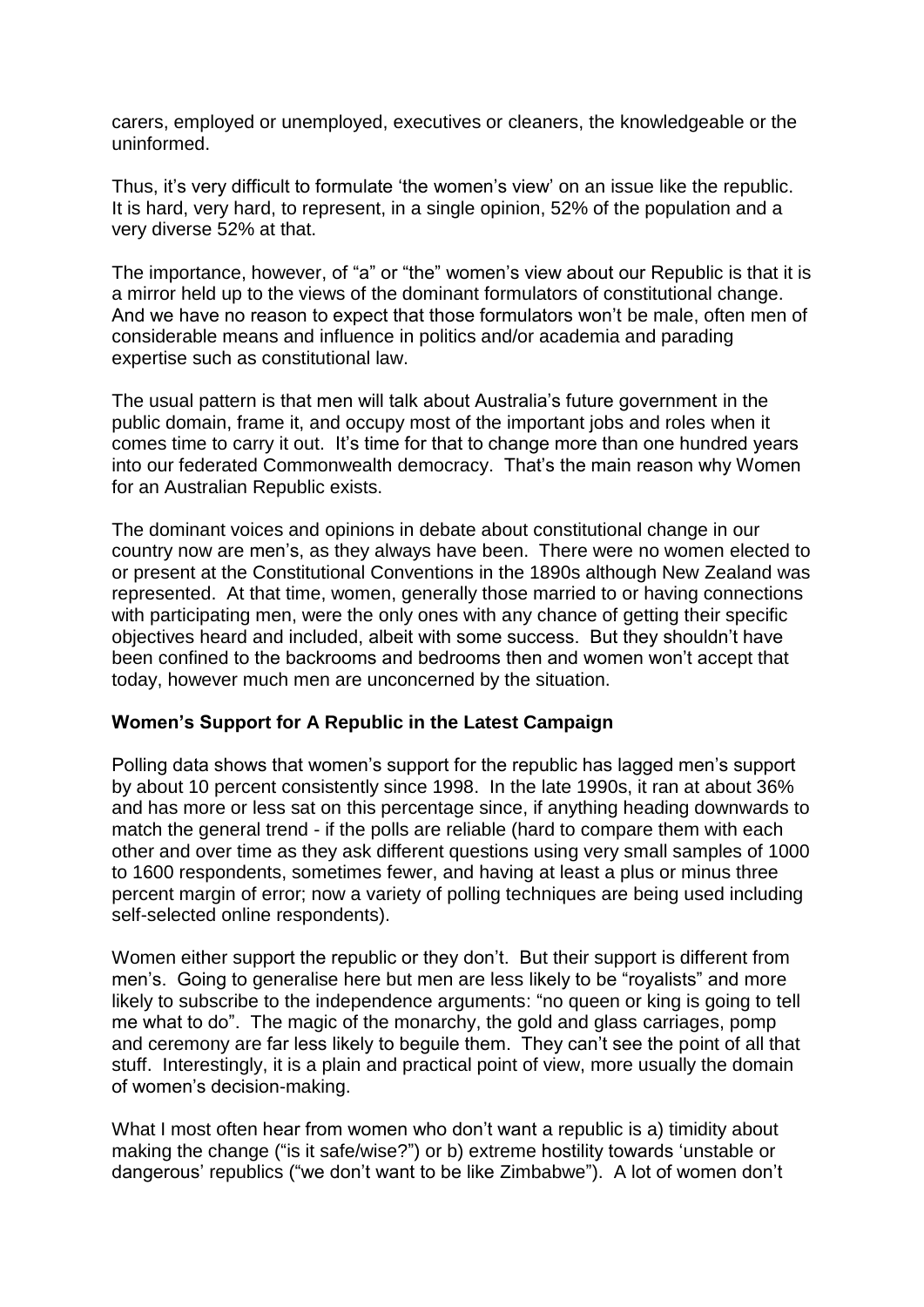like the term 'President' for the head of state – it's too American! It would, of course, be quite acceptable, and probably well accepted, for our head of state to be called Governor-General but no one thought about that in 1999, nor has it been publicised since.

Thus, women appear to have definitely been prime candidates for the campaign run by the NO case for the referendum and, as a result, we've spent the 12 years since then agonising over the relative lack of women's support for the proposition: if it had been higher, would the republic have gotten over the line in 1999?

## **Did the Low Female Vote cause the Republic Referendum to fail?**

There is no reliable data demonstrating that it was women's lack of support that failed to carry the referendum. I actually think that supporting an Australian republic is most likely to be related to formal education and breadth of experience, for example, things like overseas travel, but I've never seen any polling on that. Have a hunch, however, those data *may well* correlate with gender differences in support for the republic.

There was, however, some interesting data put out just before the November 1999 suggesting that there were some crucial softspots in women's views about the republic. One thing that would have helped in 1999 was a campaign in the popular media that was better targeted at "women", as well as people with lower levels of education and a greater variety of women speaking in the public domain in favour of the republic in terms that most women (people) could understand, explaining the elements of the proposal clearly and simply.

It was a huge fault of the 1999 campaign that the second republic bill, the Presidential Nominations Bill, providing for nominations for the head of state from the public, was never mentioned by the YES case (....do have to wonder whether the celebrity spokespeople and former politicians like Bob Hawke and Malcolm Fraser even knew about it). There wasn't enough detail/fact in the YES campaign setting out the nuts and bolts of the change. The television advertising was emotional, designed around children running free in the fields and a catchy tune, all in soft focus. Curiously, it was almost identical to the adverts run by the NO campaign and it was quickly obvious that the expensive PR firms didn't understand what a republic was or meant - or if they did, they couldn't explain it in simple facts to the electorate.

It is a matter of great regret to WfaAR that the 1999 debate became very polarised, very quickly and degenerated into a shouting match over a very small number of highly emotional and damaging slogans about the safety of a republic (if it ain't broke don't fix it), its design (the politicians' republic) and the selection of the President, that hardly represented what being a republic was all about. Even as far as the selection of the head of state was concerned, public understanding generally didn't comprehend the full picture of what was being proposed to be voted on at the referendum.

The concept of the republic was poorly explained in 1999 and became a open conflict merely about the way to select the head of state. If the majority female view in 1999 had been: "we don't understand this, is this something else that the boys are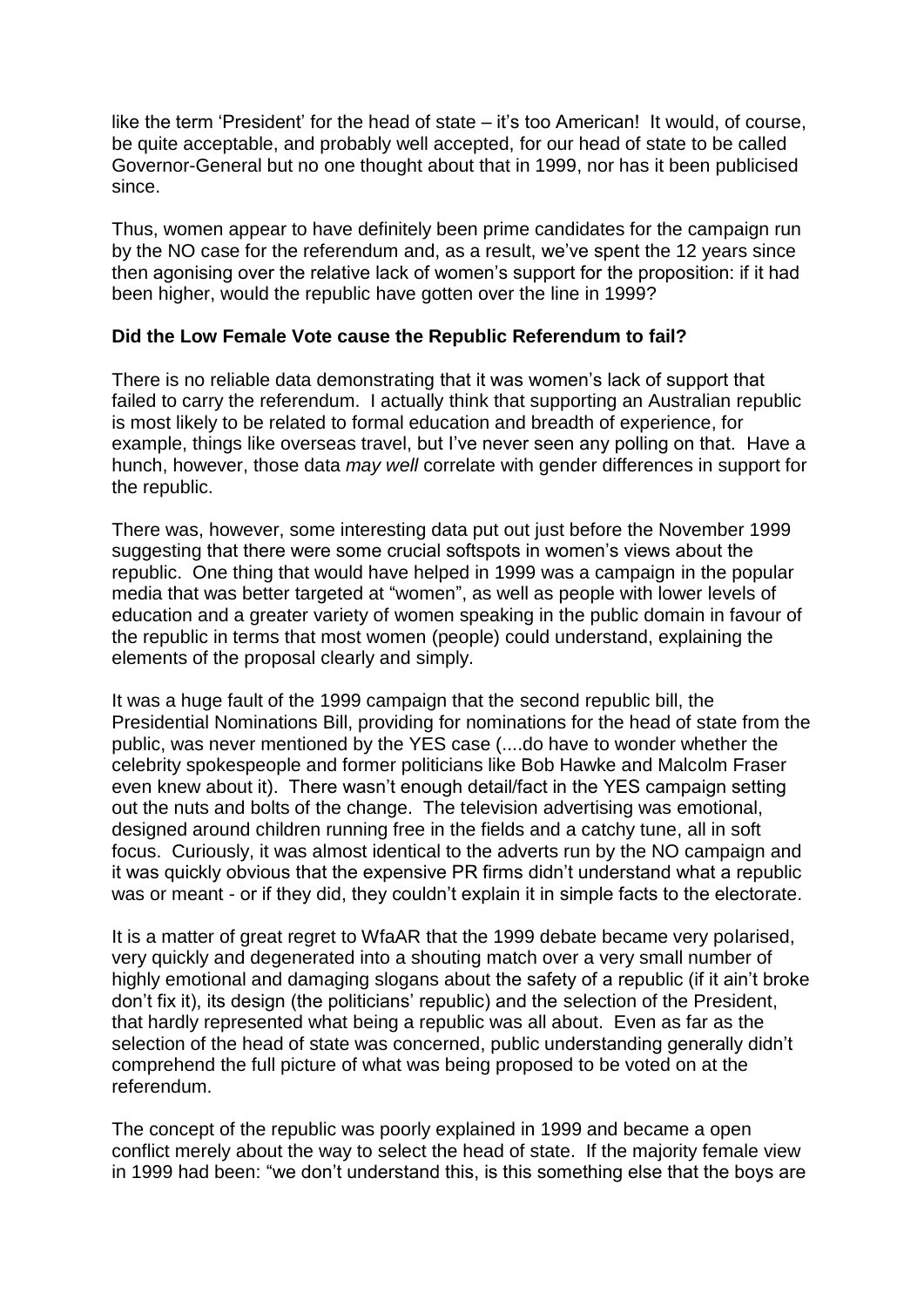organising to suit themselves?", then they would have tended to vote against the proposition. Because this question was there to be asked. It's no surprise that women were turned off by the nature and aggression of the public debate; the incorrect information that was put out by the NO case (that was not answered or addressed by the YES case) and the effective slogans aimed at the waverers.

I am certainly not in the business of accepting that women are to blame for the republic not getting up. It's just too convenient to blame the nearest woman instead of really looking for the reasons that the 1999 referendum failed. In hindsight, of course it should have failed: the people got the right answer, however they arrived at it – that's always been WfaAR's view.

Alternatively, we could just as easily say that the percentage of the women's support for the republic remaining around 35% from the late 1990s presaged the uncertainty about the proposal more evident today and that women led in being cautious, with some justification in hindsight, about what a republic would mean in practice and whether it was a wise and safe course for Australia's future governance. No one had convinced women otherwise or to back it, either then or now.

## **Perspectives in Hindsight**

It is, of course, extremely unfortunate for republicans that the 1999 referendum failed because, from a political perspective, you need to take your chances when they are on offer. Often there's only one shot, one time, one opportunity to get something through and onto the statute books. It wasn't as if it wasn't the right time or the country wasn't ready to become a republic. By 1999, it was and we were.

A fortnight after the vote, Susan Mitchell wrote an article in 'The Australian' that was pretty accurate from the point of view of women voters. She said that it was obvious in hindsight that blokes were telling women what to do, that the campaign consisted of silly old blokes engaged in willy waving; that the republican women were nice and pretty – they were the wives of political leaders or influential men but had little in common with most women (unlike Kerry Jones, Executive Director of Australians for a Constitutional Monarchy and Jocelynne Scutt of Women for a Real Real Republic, both stridently supporting the NO case and Pauline Hanson, leader of the One Nation Party who thought the country had better and more important things to do.......), that the YES republicans had no female leaders to speak of and finally, "that women smelled the blokes, their arguments and power games a mile off and weren't buying them".

Ian McAllister, too, had an interesting article published in 2001 in the Australian Journal of Political Science based on the 1999 Australian Constitutional Referendum Study by Bean, Gow and McAllister funded by the ARC. This suggested that the attachment to Britain may have been a bigger factor in support for the republic than previously thought. Although there's no gender disaggregated data in the study (more's the pity), this also points in the direction of another soft spot in the women's vote. There is something about women's attachment, whatever their ethnic background but especially those of Anglo-Celtic origin, to Britain and to the British Royal Family, 'the Women's Weekly factor' as I termed it after the referendum (ANU seminar December 1999) that persuades them that it mightn't be such a good idea to